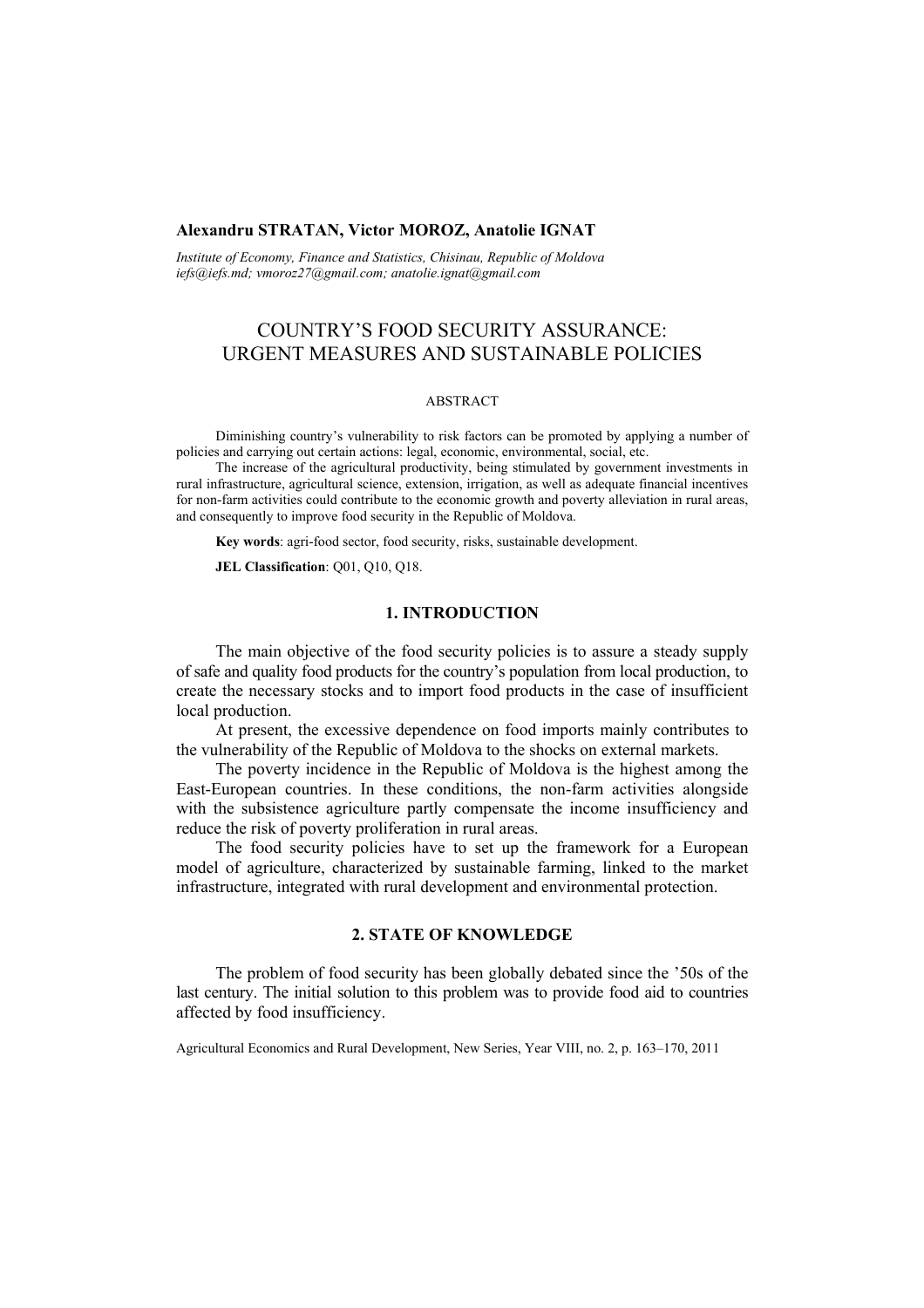In the 1960s, when it became clear that food aid could hinder their development in food provision, the concept of "food for development" was introduced and institutionalized. The creation of the World Food Program (WFP) in 1963 is a striking, considerable example in this respect. The food crisis in the period 1972–1974 marked a dramatic turning point from the period of abundance of food from donor countries to unstable supplies and food prices.

In 80 years, following the success of "Green Revolution", which allowed increasing food production and availability of food, it became clear that food emergency and even famine, hunger are caused not so much by the catastrophic decline in agricultural production, but rather by the dramatic diminution of the purchasing power in specific social groups. Therefore the concept of food security has been enlarged to include both the physical and economic access to food [6].

In the 2000s, improving food security situation in many countries is seen in the context of general development, reducing poverty and achieving the millennium development goals. These internationally recognized goals can be reached only in the case when access to food is provided for all members of society. Thus, according to the FAO (2001) concept, food security exists "when all people have permanent physical and economic access to sufficient safe and nutritious food, which corresponds to necessary food preferences, needed for an active and healthy life" [4].

### **3. MATERIAL AND METHOD**

In order to characterize the evolution of food security, the following methods were used: socio-economic analysis of the economic indicators; evaluation of the public policies impact on the agri-food sector and rural areas.

Developments in per capita food production and consumption as well as the ratio of these indicators, were used to investigate the evolution of the countries' food security. The analysis focused on several important food products (wheat, meat, milk and eggs). Proactive food security policies were designed and coordinated with experts' opinions resulting from the public discussions organized in the Republic of Moldova.

### **4. RESULTS AND DISCUSSIONS**

The problems in ensuring food for the population are largely created by constraints in agriculture caused by the limited availability of arable land and water resources, but also due to specific issues related to the storage, transport and distribution of agricultural products, expanding bio-fuel production. Increasing urbanization and changing diets also increase global food demand.

Traditionally, food security in many countries is assured from two sources: domestic production and food imports [6].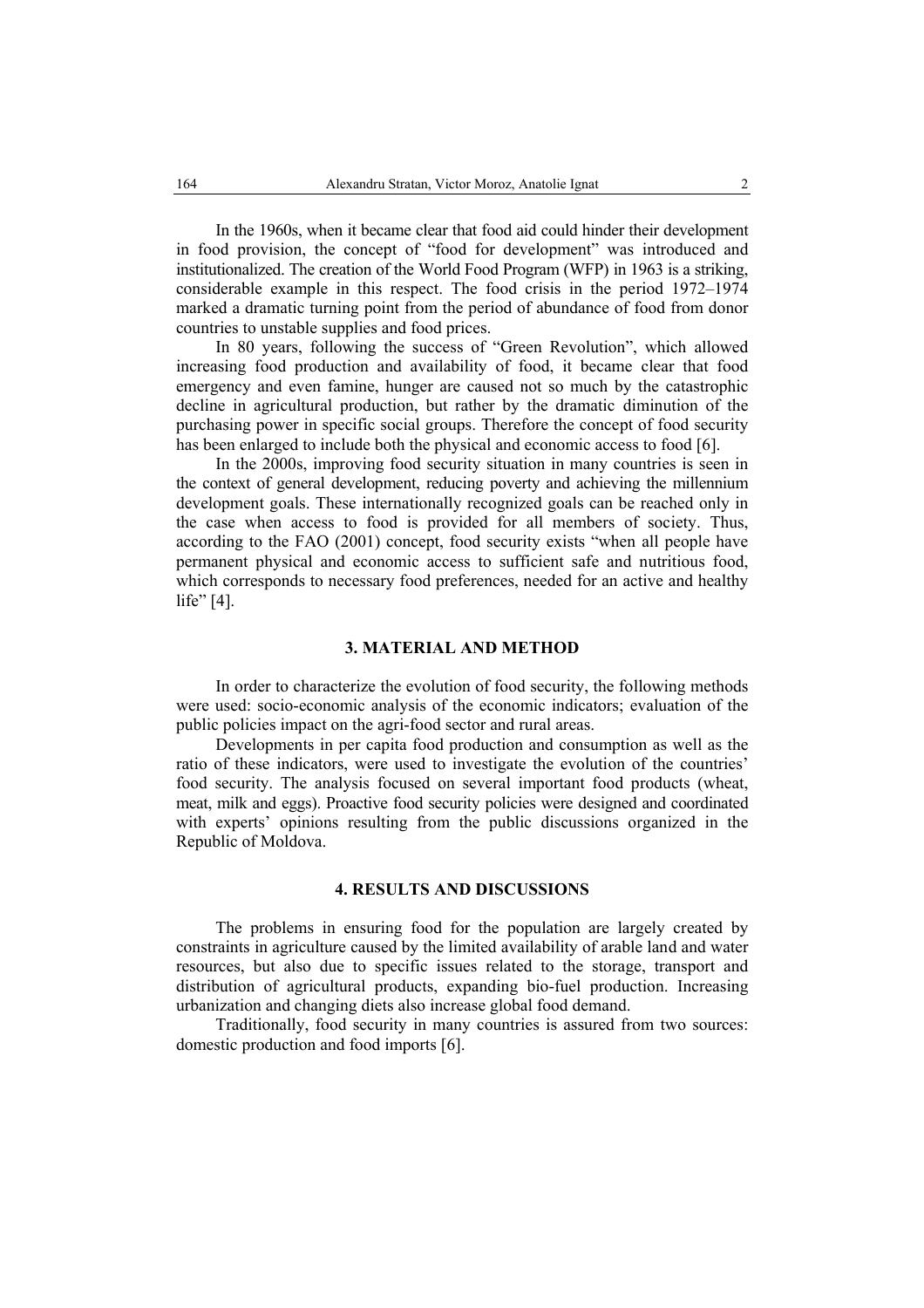At the same time, a new paradigm of food security assurance became more obvious. This is particularly true for investing countries that procure agricultural land in underdeveloped countries with a high bio-climatic potential. These investments are often supported by governmental institutions from investing countries [2].

In the last years, countries like China, South Korea, Japan, Saudi Arabia and Kuwait became more and more interested to buy or lease agricultural land for a long period, as an attempt to satisfy the increasing domestic food demand.

According to the International Food Policy Research Institute (IFPRI), in the last five years, the underdeveloped countries sold between 15 and 20 million hectares agricultural land. This area could be compared with the acreage of agricultural land in France.

The procurement of agricultural land in poor countries is not a new phenomenon, but this practice became most evident in the last years, which is confirmed by a significant increase in the number of land transactions.

At global level, there is a range of risks that could have a severe impact on the food security of the vulnerable population, which followed an increasing trend in the last years [1].

Food security instability at global level negatively influences the supply of the population with local food products in the Republic of Moldova.

The current food security challenges in the Republic of Moldova have two main dimensions. The first dimension seeks to maintain and increase the country's ability to face the national food demand through assurance of the domestic food production, import of food products that cannot be produced efficiently in the country, and exports of products that have a comparative advantage. The second dimension is related to the diminution of the increasing inequalities and expansion of poverty on most households in the Republic of Moldova, which is manifested by inadequate and unstable food supplies, lack of purchasing power, weak institutional support networks, weak food emergency management systems and unemployment.

At national level, the Republic of Moldova is food secure. It produces its main food products, exports its surplus food, and imports what it needs to meet its food needs.

Food security indicators prove that in the Republic of Moldova the level of food consumption per capita was stabilized in the last years. However, the consumption level is much lower than in the neighbour countries or other countries in the region. If we consider only the neighbouring countries – Romania and Ukraine, is can be noticed that in Ukraine the average per capita 60% consumed more meat, 40% more milk, more eggs by 90%, 30% more vegetables and cucurbits and 50% more potatoes.

Only in the bakery section the neighboring country consumes 10% less than in RM. Referring to Romania, the situation is largely similar. Thus, in Romania, is consumed the average per capita 2.1 times more meat, 60% more milk, 90% more eggs, 30% more bakery products, by 10% more potatoes and 70% more vegetables and cucurbits. Compared to other European countries, the difference is even greater (Figure 1).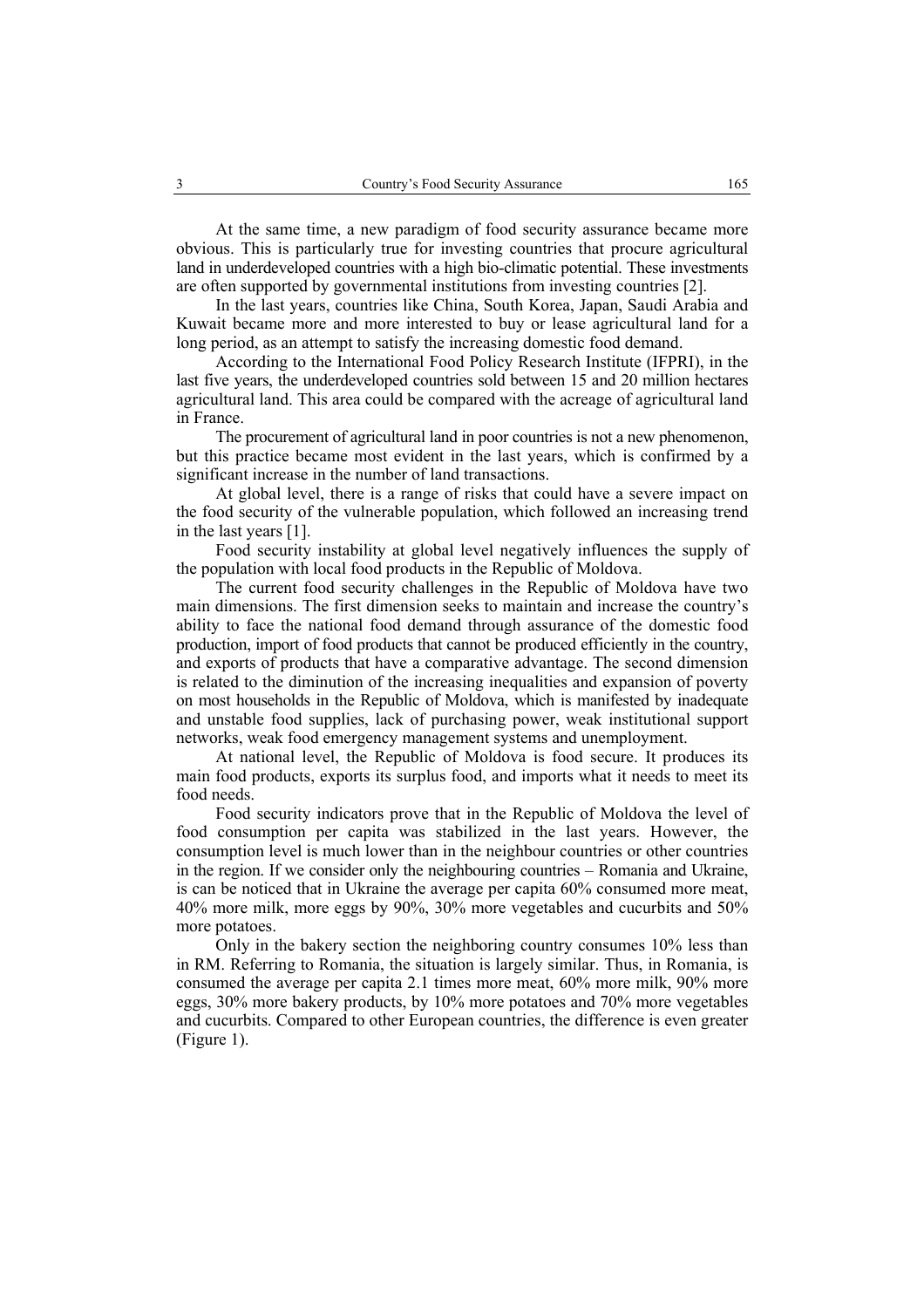

 *Source: Authors' calculations based on data from NBS, 2010.* 

Figure 1. Comparative consumption of main food products in selected countries, Moldova = 1, 2008.

The low level of food consumption compared to the neighboring countries could be partially explained by the decrease and instability of the agricultural and food production. Thus, taking as a point of reference the year 1995, the meat production decreased by 42%, milk production by 9% and potato production by 31%. In this period, only the production of eggs and wheat increased, by 10% and 54% respectively. However, in spite of this growth, the agricultural production is unstable and it is influenced by a wide range of natural hazards and especially by drought.

Thus, the most significant diminution in crop production is related to the negative impact of drought, the most recent being the drought from 2003 and 2007 (Figure 2).



 *Source*: *Authors' calculations based on data from NBS*, *2010.* 

Figure 2. Production index of selected food products in the Republic of Moldova,  $1995-2009$ ,  $1995 = 100\%$ .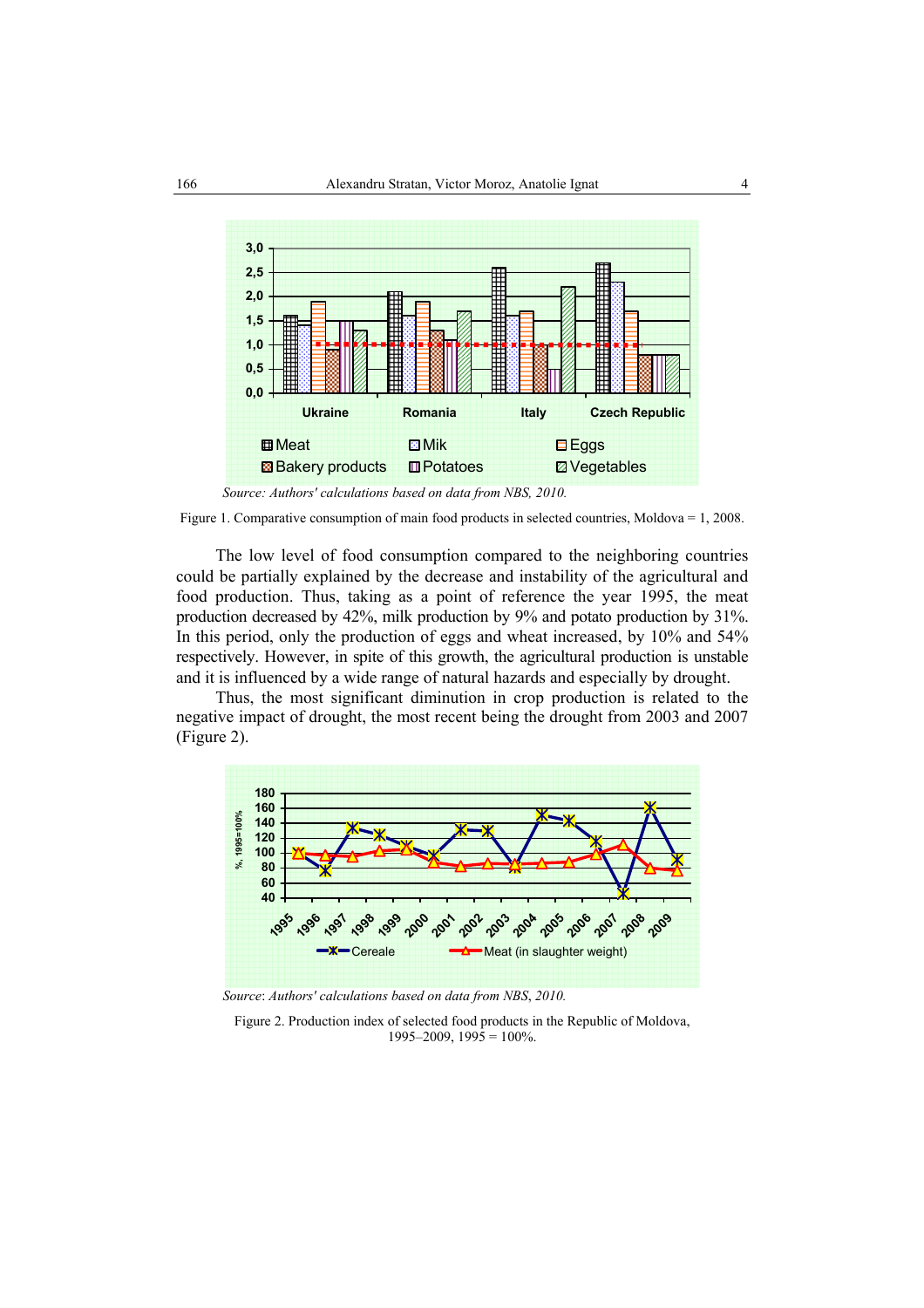As a rule, in the years following the drought, there is a significant diminution or stagnation in the volume of animal production.

Given the main trends in the consumption of agricultural products per capita and production of main foodstuffs per capita in Moldova, the country's food sufficiency indicator can be also calculated, as the ratio of production to consumption of main agricultural products per capita.

The analysis of available data presents a significant decrease of this ratio in 2009 compared to 1995 for most food products except for cereals and potatoes.

As regards meat, one can mention that local production has not covered the population's consumption needs since 2000. A worrying trend can be noticed in milk production, which barely covers the consumers' needs. Despite the positive trends in the last two years, cereal production can be severely affected by drought, which can endanger the food security of the country (Figure 3).



Figure 3. Ratio of *per capita* production to consumption in the main agricultural products, 1995–2009.

Recent events on the world cereal market create real concerns, mainly for the developing countries. World wheat prices have grown steadily since 2010. This increase was largely caused by the effects of devastating drought that hit large areas of Russia and the prohibitions imposed by the governments of Russia and Ukraine on grain exports to ensure the food security of these countries.

In these conditions, it is rational to protect the domestic markets from the price volatility on the international markets, but also from the massive exports of cereals into neighboring countries. Administrative methods were applied earlier in Moldova in the years 2004 and 2008. Restrictions for cereal exports imposed to food business operators from the Republic of Moldova permitted stabilization of the domestic cereal market and assured the country's food security.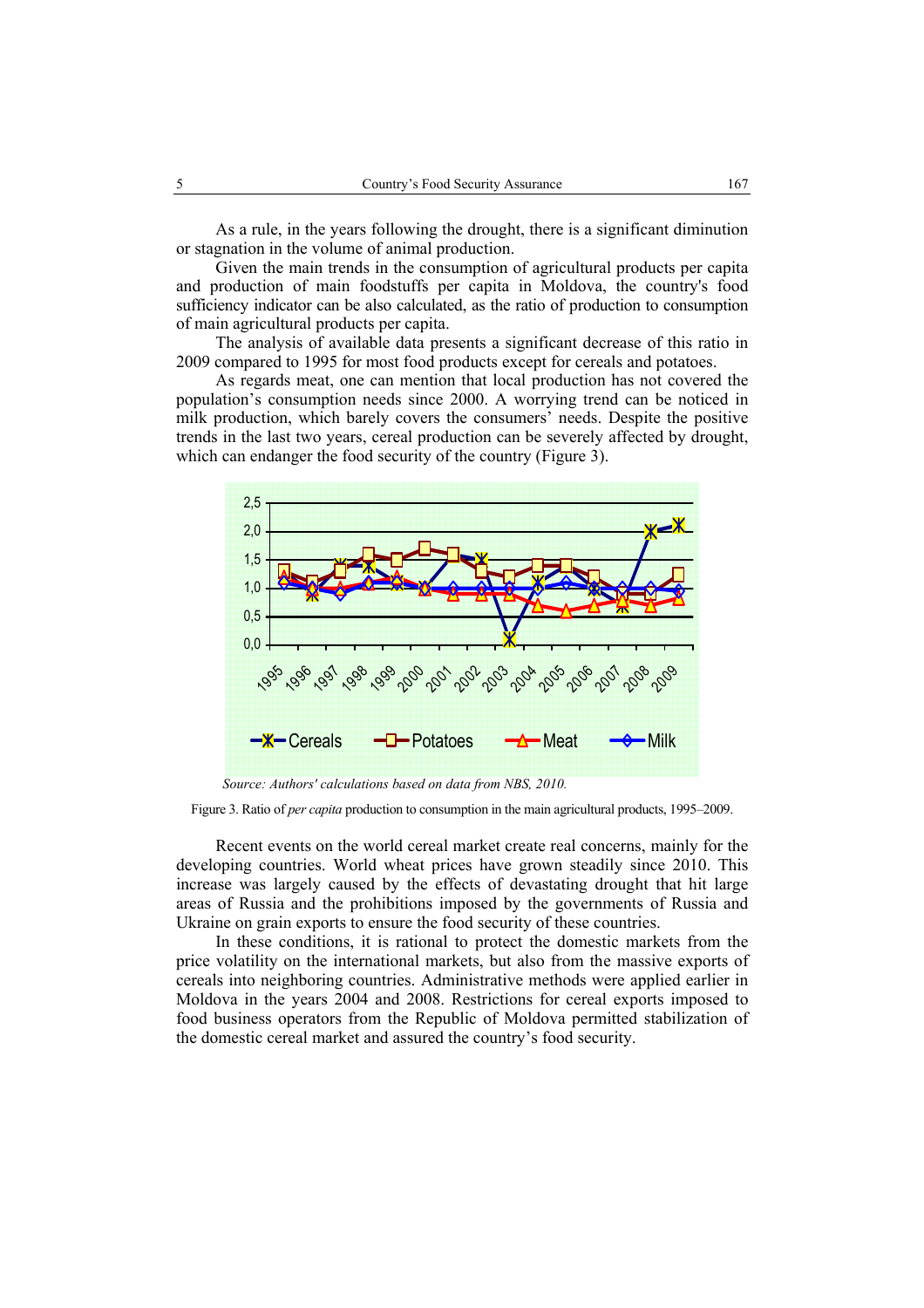The current situation has many similarities to that in the mentioned years, which confirms the opportunity of similar measures.

Arguments against these measures are mainly related to:

- Diminution of farmers' incomes, which took place in 2004 and 2008.
- Termination of contracts to supply grain and penalties imposed may affect the credibility of economic operators and the country's overall image.

Increasing food prices in neighboring countries results in increasing exports of these products from Moldova. Under these conditions, emergency measures are necessary to stabilize the domestic market in general and the cereal market in particular.

The negative effect of restrictive measures on cereal exports, which were taken in 2011, were diminished by the fact that their implementation period began in winter and will probably be relatively short, up to this year's harvest.

Diminishing country's vulnerability to risk factors and an integrated risk control can be promoted by applying a number of policies and carrying out certain actions: legal, economic, environmental, social, etc. A necessary step is the inclusion of measures of prevention, adaptation and mitigation of risks into all strategic documents on the development of Moldova's social and economic system.

Agriculture is one of the key driving forces in shaping Moldovan landscape, nature and culture over centuries. Favorable climate and high quality soils historically determined Moldova's agricultural specialization, particularly in the production of high value crops like fruits and vegetables. Agriculture contributed with 11.9% of the country's GDP in the year 2010, while about 28% of the active population of the country was employed in this sector. The status of the agricultural sector has changed dramatically over the last two decades along with the disruption of production and distribution networks. Land areas used for high value crops have been reduced by half. The shift in production has also been accompanied by a significant diminution of land productivity.

This situation is directly related to the lack of investments, capital and credit availability to the agricultural sector, which resulted in farmers' applying low yield technologies and drastically reducing their use of agricultural inputs, mainly fertilizers and other agricultural chemicals. The agricultural sector benefits from only 8.4% of capital investments, and the foreign investments in the Moldovan agriculture are even more modest, with only 1.5% of total investments in agriculture in 2009 [3].

The lack of labor opportunities in rural areas and small towns has generated a massive migration flow out of the countryside. The number of migrants in Moldova increased by about 50–60 thousand persons annually in the last years. Although the migration intensity has been stabilized in the last five years, however it remained at a high level (about 300,000 annually), which represents about  $\frac{1}{4}$  of the economically active population.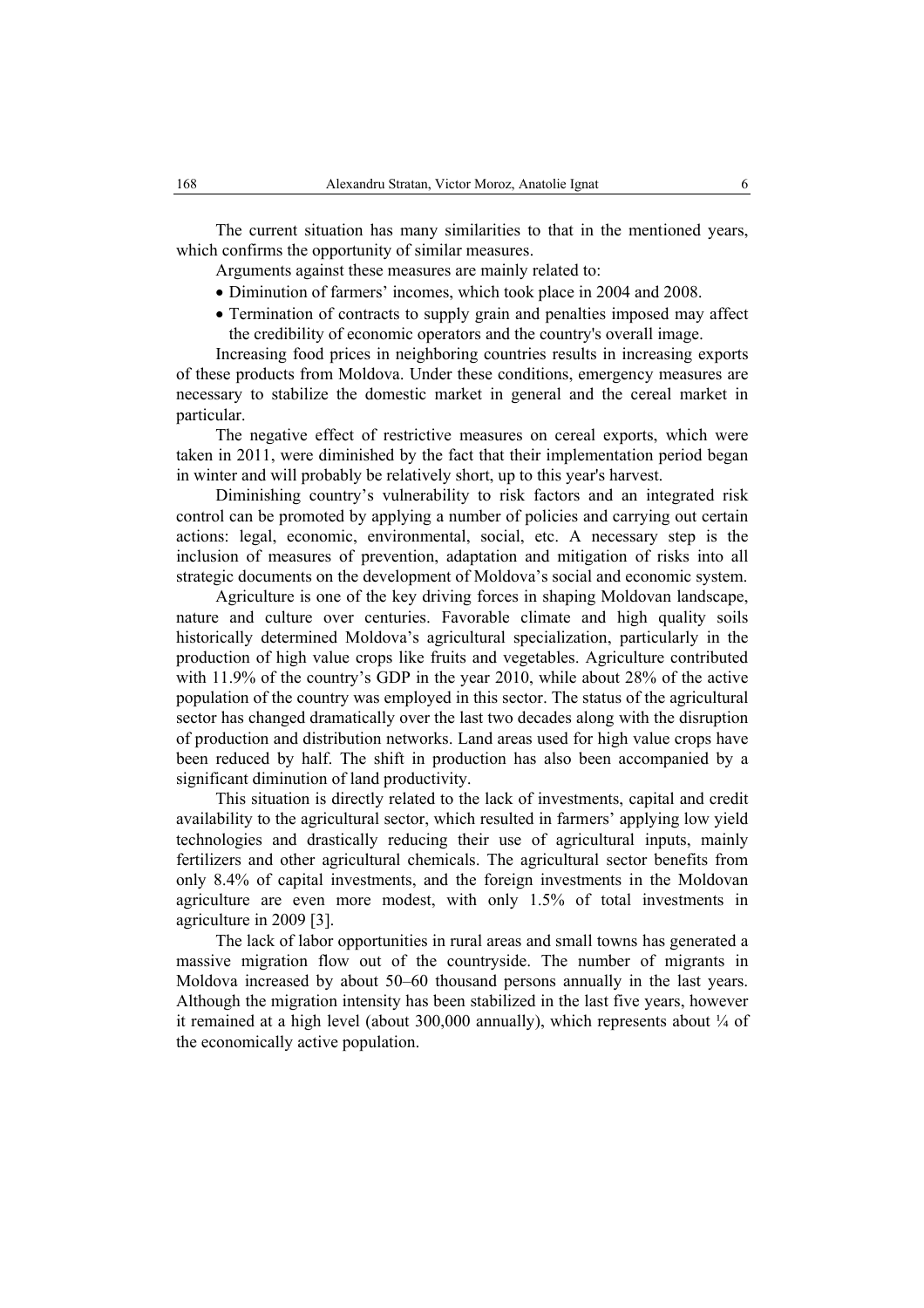The professional level of the rural population continues to decline, despite the high enough general educational level. Most of the population is characterized by weak professional adaptability and qualifications, and does not meet the requirements of the emerging labor markets.

The prestige of agricultural occupations has sharply diminished. Thus, the number of graduates of agricultural specialties was only 3% of the total number of specialists with higher university education. Agricultural colleges and vocational schools also reduced their activity.

The state policy in ensuring food security on medium and long term must be conducted in the following basic directions:

• Development of livestock sector and feed production.

• Implementation of advanced processing technologies for agricultural raw materials, storage and distribution of agro-food agricultural production.

• Improving market regulation mechanisms in agricultural and food products in order to reduce price distortions on these markets and improving market infrastructure.

• Reinforcement of the scientific potential and promotion of the innovation transfer in the agri-food sector.

• Improved training of the qualified personnel in the agri-food sector, including continuous training and retraining in order to assure the necessary level of food security.

• Development of protection against natural hazards in order to improve prevention and mitigation of the local soil erosion, landslide, flood and drought.

• Restoring the natural and ecological potential.

In addition to the implementation of policies that support farmers directly, it is important to apply measures that contribute to labor-intensive production and establish linkages with other sectors of economy. For this reason the following policy interventions could be considered.

• Supporting the creation of diversified jobs through local economic development, including SME development.

• Supporting public-private partnership programs with intensive use of rural labor force in order to address chronic problems related to food insecurity, unemployment and under-developed infrastructure.

• Strengthening the process of non-agricultural income generation, access to rural credit and development of market systems, such as information and infrastructure.

## **5. CONCLUSIONS**

• In the agricultural sector, a stagnation tendency can be noticed both in crop and livestock production, as well as a growing vulnerability to natural and economic risks.